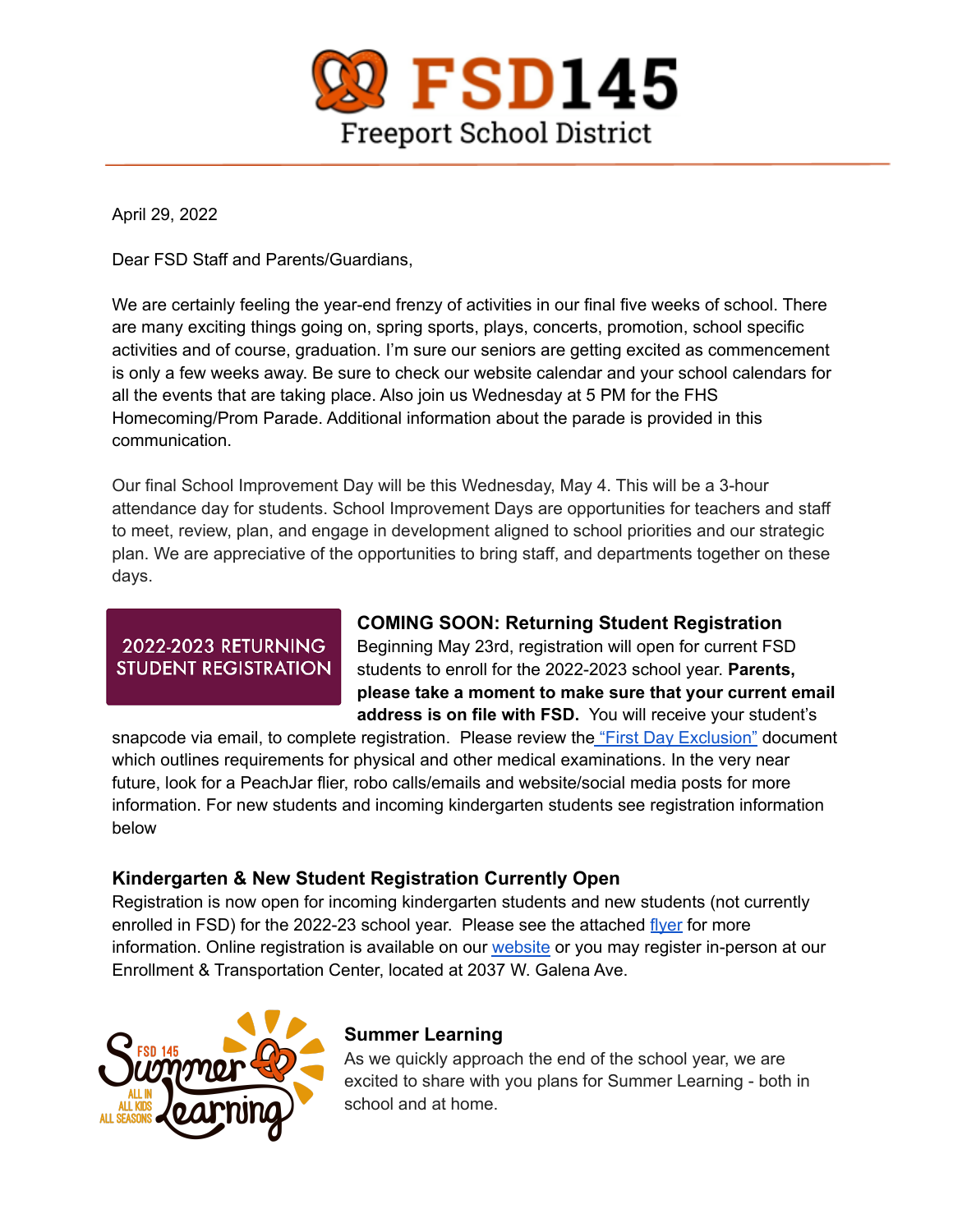**Summer Learning in School:** The purpose of the FSD145 Summer School is to increase opportunities for students to attend both remedial and enrichment classes to counterbalance unfinished learning from the 2021-2022 school year and tip the scales for our elementary and middle school students who have been identified as needing tier 2 support in the Multi-Tiered Systems of Support (MTSS) process. *If your student is recommended to attend Summer Learning in-person you will receive written notification in the mail with instructions about enrollment in early May.* Information will also be made available about optional participation in our K-6 Summer Camp enrichment program.

**Summer Learning at Home:** As not all students attend in-person summer school , we are particularly excited this year to announce the Summer Learning at Home Program!

# **Who**: K-6 students **What**: Summer learning for Reading and Math **When**: June and July **Where**: At home



Students will complete minutes reading or math and document their time using the Summer Learning at Home Logs. Awards and Prizes will be earned by participating students! Keep on the lookout on Facebook and your students' backpacks with materials to participate! Families are also invited to attend virtual informational sessions to learn more about Summer Learning at Home:

### **Tuesday, May 10, 6:00 pm-Summer Learning at Home (English Meeting)** <https://fsd145-org.zoom.us/s/82446228351>

**Tuesday, May 10, 7:00 pm-Summer Learning at Home (Spanish Meeting)** <https://fsd145-org.zoom.us/s/86924421370>

# **FHS Theater Department Spring Play**



FHS Director of Theater, Tim Connors proudly announces the upcoming performances of *"The One-Act Play That Goes Wrong"* May 12, 13, and 14 in the Jeannette Lloyd Theater, starting at 7 p.m. This hilarious comedy is a play within a play, which makes the farce twice the fun. Tickets are \$7 each, and they are now available at the Freeport High School business office, from 7:30 to 3:30 p.m. People may also call 815-232-0428 or visit [fsd145.org/tickets](http://fsd145.org/tickets) to purchase tickets.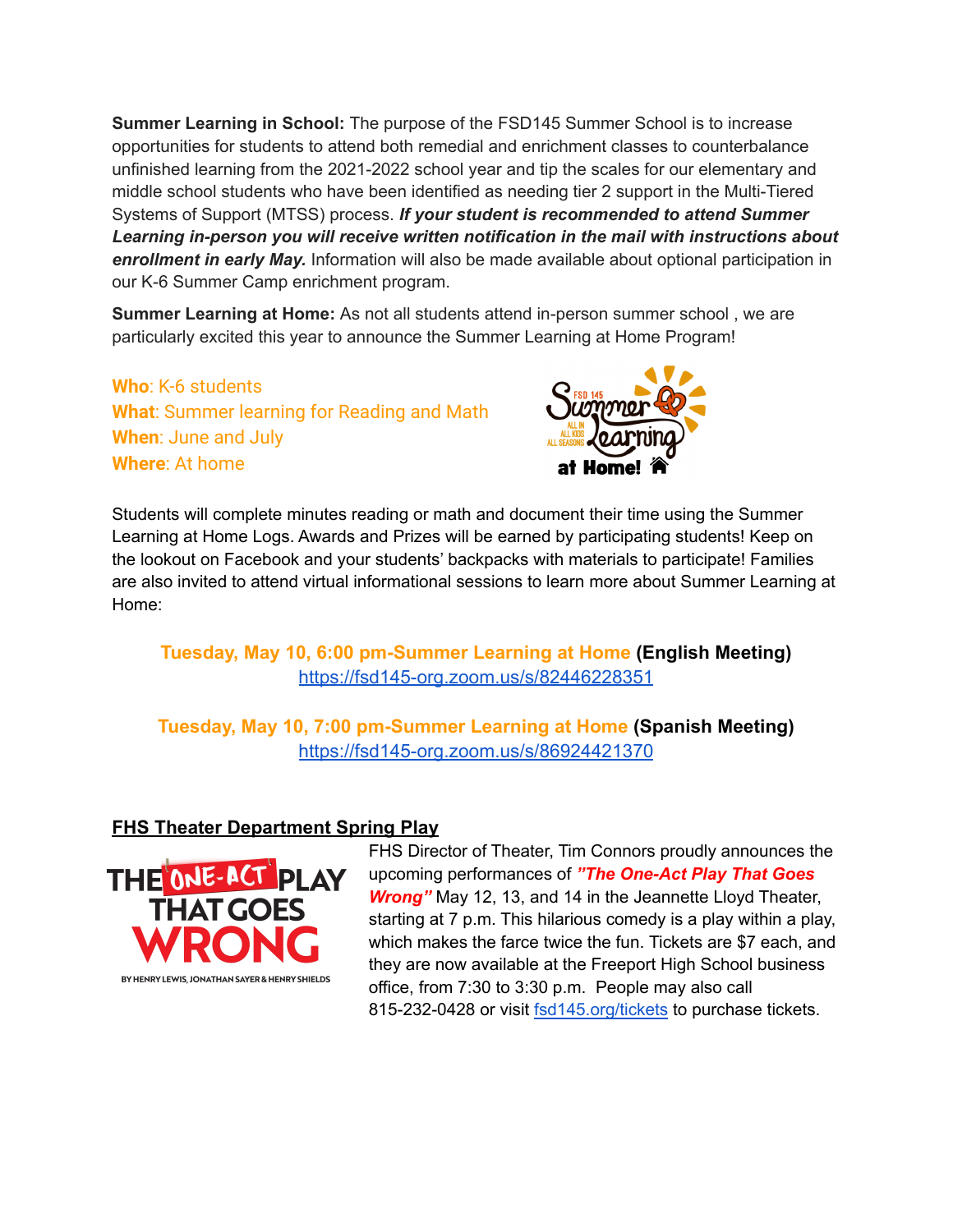### **Appreciation Days**

This past week and the next couple of weeks afford us the opportunity to give special thanks and show appreciation to members of our staff. While we are continually grateful for the FSD Family, these special days allow us to thank particular work groups for all of their hard work and contributions to FSD.

# **Admin Professionals Day - April 26**



For the big and little (behind the scenes) things our secretaries do that make our work easier, we say THANK YOU! Their support spans the entire reach of our District, to all staff, students and families. They really are the glue that holds us all together.

### **Bus Driver Appreciation Day - April 28**



Our bus drivers and monitors are truly unsung heroes! They are the first and last FSD face our riders see each day. They transport our students with concern and safety at the highest level. For everything they do for our students we extend our sincerest thanks!

#### **School Principals Appreciation Day - May 1**



While October is designated and celebrated as National Principals Month we believe our principals are well deserving of this recognition day as well. Principals are among the hardest working, yet often least recognized individuals in education. Principals set the academic tone for their schools, and it is their vision, dedication, and determination that provide

the mobilizing force for achieving student success. THANK YOU FSD Principals for all you do!

#### **Teacher & Staff Appreciation Week May 2-6**



In addition to the special recognition days that have been acknowledged, all next week we will honor, recognize and celebrate FSD Staff! What an amazing opportunity to appreciate each one of our nearly 800 staff members. It is the role that each person plays that makes educating our students a holistic process. On behalf of the Board of Education and myself we cannot say THANK YOU enough for all that you do. Let's celebrate all week long! As well, we encourage families

and the community to show appreciation to our staff next week. Drop an email, send a note, post on social media and let the staff of FSD know that they truly are appreciated.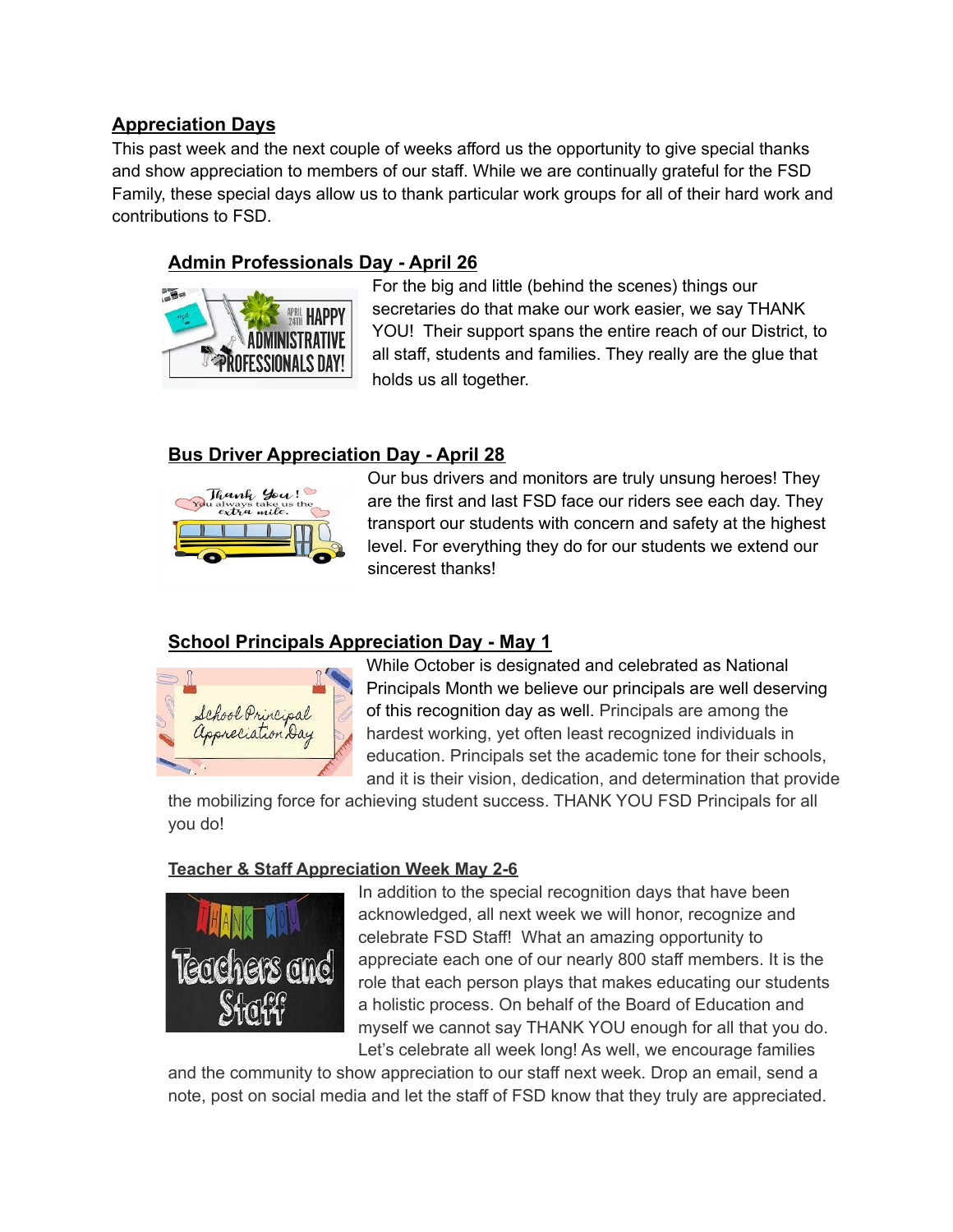### **Teacher Appreciation Day - May 5:**



To our amazing educators, teaching truly is a "work of heart" and we see your heart at work every day. On your special day we say THANK YOU for the extraordinary and tireless work that you do for our students.

#### **Lunchroom Heroes Day - May 6**



Between preparing healthy meals for America's students, adhering to strict nutrition standards, navigating student food allergies, and offering service with a smile, school nutrition professionals are true heroes. THANK YOU to our FSD Nutrition & Dining Staff!

### **School Nurses Day - May 10**



National School Nurse Day has been set aside to recognize and honor our school nurses. Over the last two years their roles have reached a level that required resilience and great strength on their part. We are so proud of our FSD nurses and the amazing job they have done with courage and compassion. **THANK YOU** from the bottom of our hearts!

#### **FHS Homecoming/Prom Parade**



The FHS Homecoming Parade will take place on Wednesday, May 4 at 5:00 PM. The parade steps off at Park & Empire and will extend down Empire to the Pretzel Bowl. Bring the family out and enjoy this Pretzel tradition, at a different time of year. We hope to see you there!

# **COVID-19 Infection Rates Update**

Here are the current case and [quarantine](https://www.fsd145.org/cms/lib/IL49000005/Centricity/Domain/4/4.29.22%20FSD%20COVID-19%20Weekly%20Tracking.pdf) counts for students by school for FSD. There are currently 1 positive staff member.

Even though our COVID case numbers still remain low, we would like to inform you of a small outbreak that was associated with the NJROTC Ball this past weekend. Most symptoms start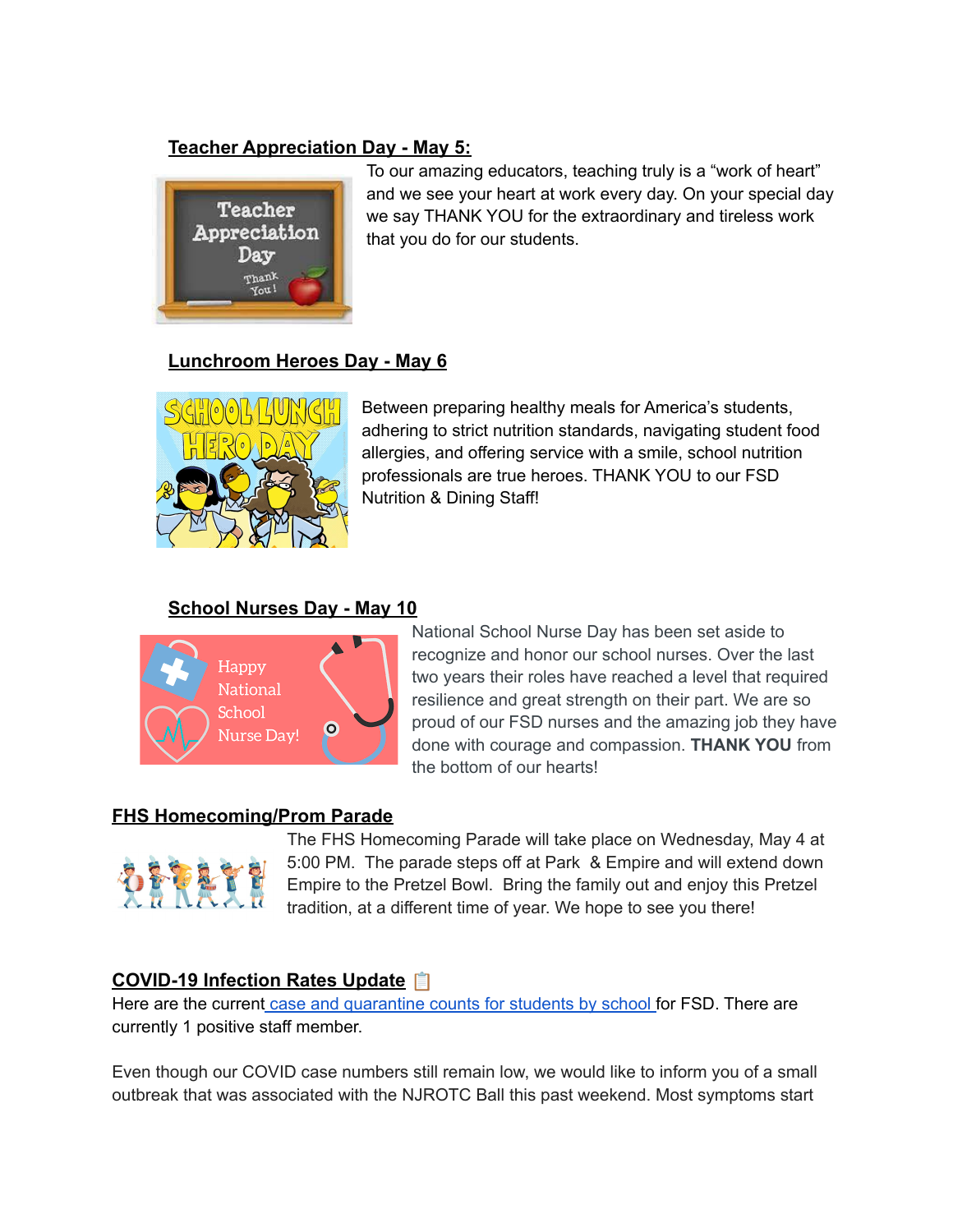3-5 days after exposure, but If your student develops symptoms within the next 14 days, please keep them home and have them tested. As we come up on our end of year activities, it is important to remind everyone to take the necessary precautions to keep yourself and others healthy. Please stay home if ill, wash your hands and if you have a known exposure to COVID-19, quarantine for 5 days and monitor for symptoms.

No cases of transmission have been traced to a classroom contact.

#### 〰**Upcoming Events**〰

*The organizations & events listed below are not sponsored by or affiliated with FSD 145*

**Boys & Girls Club Space Flight 22** is a program that teaches students about earth's atmosphere and gives them the opportunity to participate in a balloon launch from Albertus Airport. Details on participating are provided in this [flier.](https://www.fsd145.org/cms/lib/IL49000005/Centricity/Domain/4/BGC%20Space%20Flight.jpg)

**Senator Brian Stewart** is once again sponsoring his **Summer Reading Club**, building on all the good work that has been done in classrooms throughout the school year. Read more about this program that challenges students in grades 1st to 5th to read eight books during their summer break. View flier [here.](https://www.fsd145.org/cms/lib/IL49000005/Centricity/Domain/4/Stewart%20Summer%20Reader%20Flyer.pdf)

⛺The **Northern IL 4-H** is sponsoring a **4-H Summer Camp** for students ages 8-14 at the Rock River Christian Camp in Polo, IL. [View](https://www.fsd145.org/cms/lib/IL49000005/Centricity/Domain/4/4H%20Northern%20Illinois%20Day%20Camp%202022.pdf) the flier for additional information and enrolling your students.

**The Freeport Park District** 2022-2023 Catalog can be viewed [here](https://issuu.com/freeportparkdistrict/docs/26770_fpd_2022_program_guide_final_interactive). Check out all that FPD has to offer our students, families and community.

# **REMINDERS**

#### **FSD Employment Opportunities**

FSD offers many employment opportunities. **We currently have openings for subs in multiple roles.** For more information on job openings and to apply visit our website, [fsd145.org/employmentopportunities.](https://www.applitrack.com/fsd145/onlineapp/default.aspx)

#### **Care Solace**

Freeport School District 145 partnered with Care Solace to support the well-being of students, staff and their family members. Care Solace is a complimentary and confidential care coordination service that can help you quickly find mental health or substance use treatment options matched to your needs regardless of circumstance. If you or a family member are looking for help with mental health or substance use and would like to use Care Solace to help you find a provider: